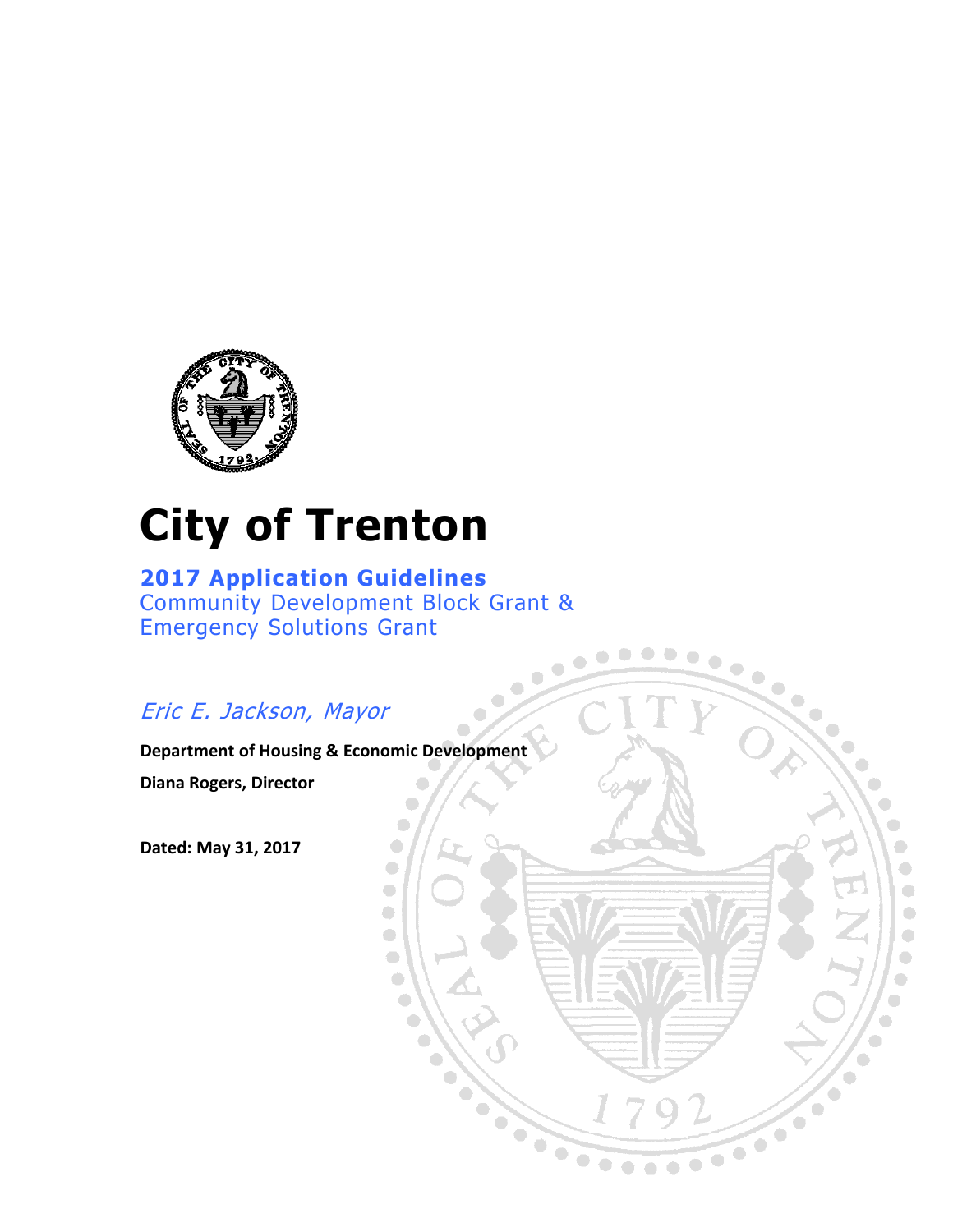# **TABLE OF CONTENTS**

|  | 2  |
|--|----|
|  | 2  |
|  | 2  |
|  | 3  |
|  | 3  |
|  | 4  |
|  | 4  |
|  | 4  |
|  | 5  |
|  | 5  |
|  | 5  |
|  | 6  |
|  | 6  |
|  | 8  |
|  | 8  |
|  | 8  |
|  | 8  |
|  | 9  |
|  | 9  |
|  | 10 |
|  | 11 |
|  | 12 |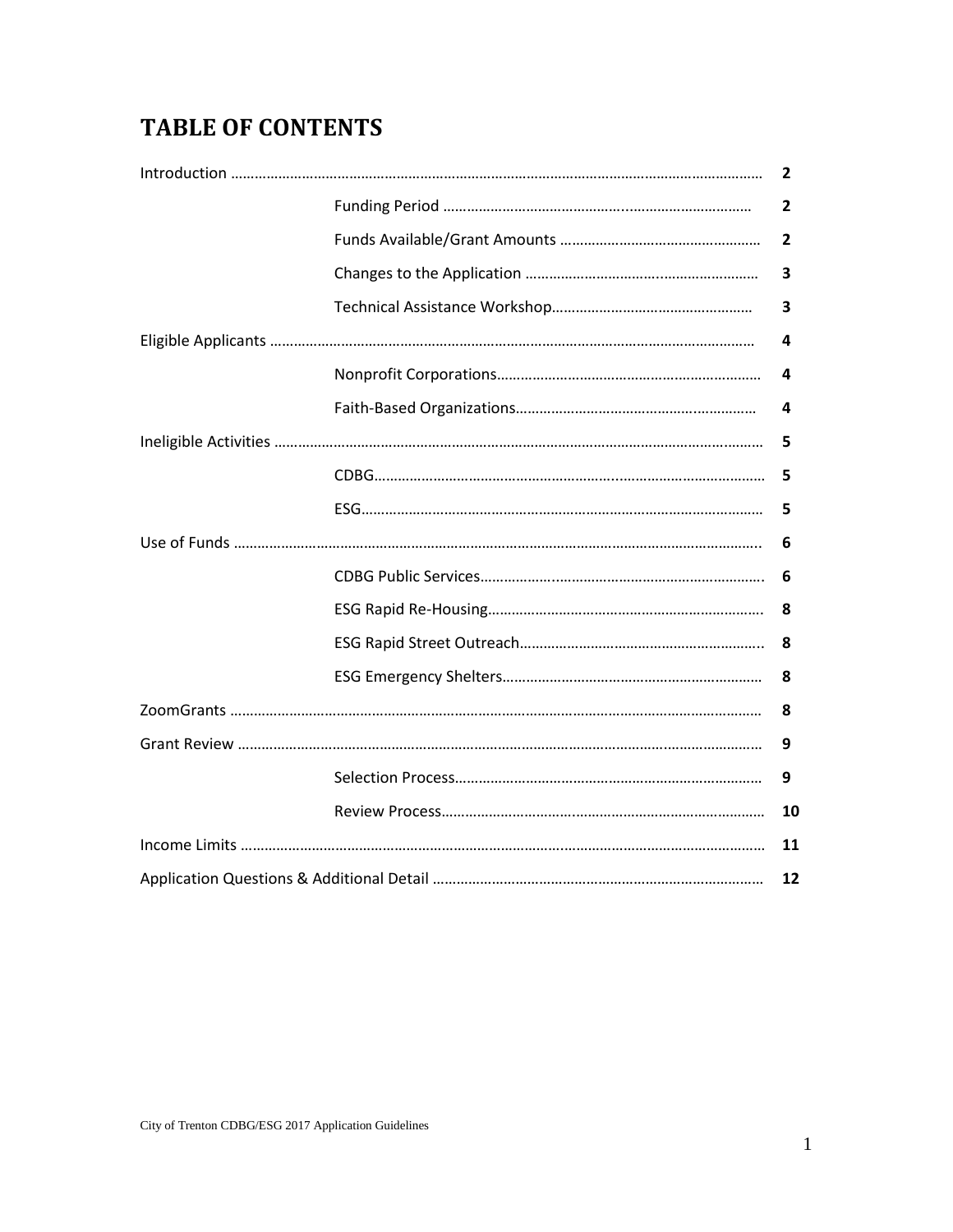#### **I. Introduction**

The purpose of this handbook is to guide interested parties through the City of Trenton's Community Development Block Grant (CDBG) and Emergency Solutions Grant (ESG) Request for Proposals (RFP) process for FY 2017. This handbook provides a general overview of this process and applicable requirements and is for informational purposes only. It is not intended to be a full disclosure of all applicable federal, state and/or local rules, regulations, procedures and/or reporting requirements.

The CDBG Entitlement Communities Program provides federal assistance from the U.S. Department of Housing and Urban Development (HUD) to nearly 1,000 of the largest localities in the country. The statutory primary objective of the CDBG Program is the development of viable urban communities, principally for low to moderate income persons (LMI), through:

- 1. Decent housing;
- 2. Suitable living environment; or
- 3. Expanded economic opportunity.

Since 1974, the CDBG Program has provided a flexible source of annual funding to communities nationwide. The program offers local governments, with citizen participation, the opportunity to fund certain projects, programs and/or public services provided that these meet one of three national objectives:

- 1. Benefit low/moderate-income (LMI) persons, or
- 2. Prevent or eliminate slums and blight, or
- 3. Meet an urgent need.

The ESG program provides funding to: (1) Engage homeless individuals and families living on the street; (2) Improve the number and quality of emergency shelters for homeless individuals and families; (3) Help operate these shelters; (4) Provide essential services to shelter residents; (5) Rapidly re-house homeless individuals and families; and (6) Prevent families and individuals from becoming homeless.

#### **Funding Period**

CDBG/ESG funds grants can be used to fund activities that occur during the period of July 2017 through June 2018. Please note that funds may not be available until September 2018.

#### **Funds Available / Grant Amounts**

Total funding amounts from the U.S. Department of Housing and Urban Development are estimates and subject to change.

Community Development Block Grant (CDBG): Estimated \$100,000 available for Youth Engagement Public Services

Emergency Solution Grant (ESG):

Estimated \$150,000 available for Rapid Re-Housing (includes Street Outreach) Estimated \$50,000 available for Emergency Shelters Operations and Support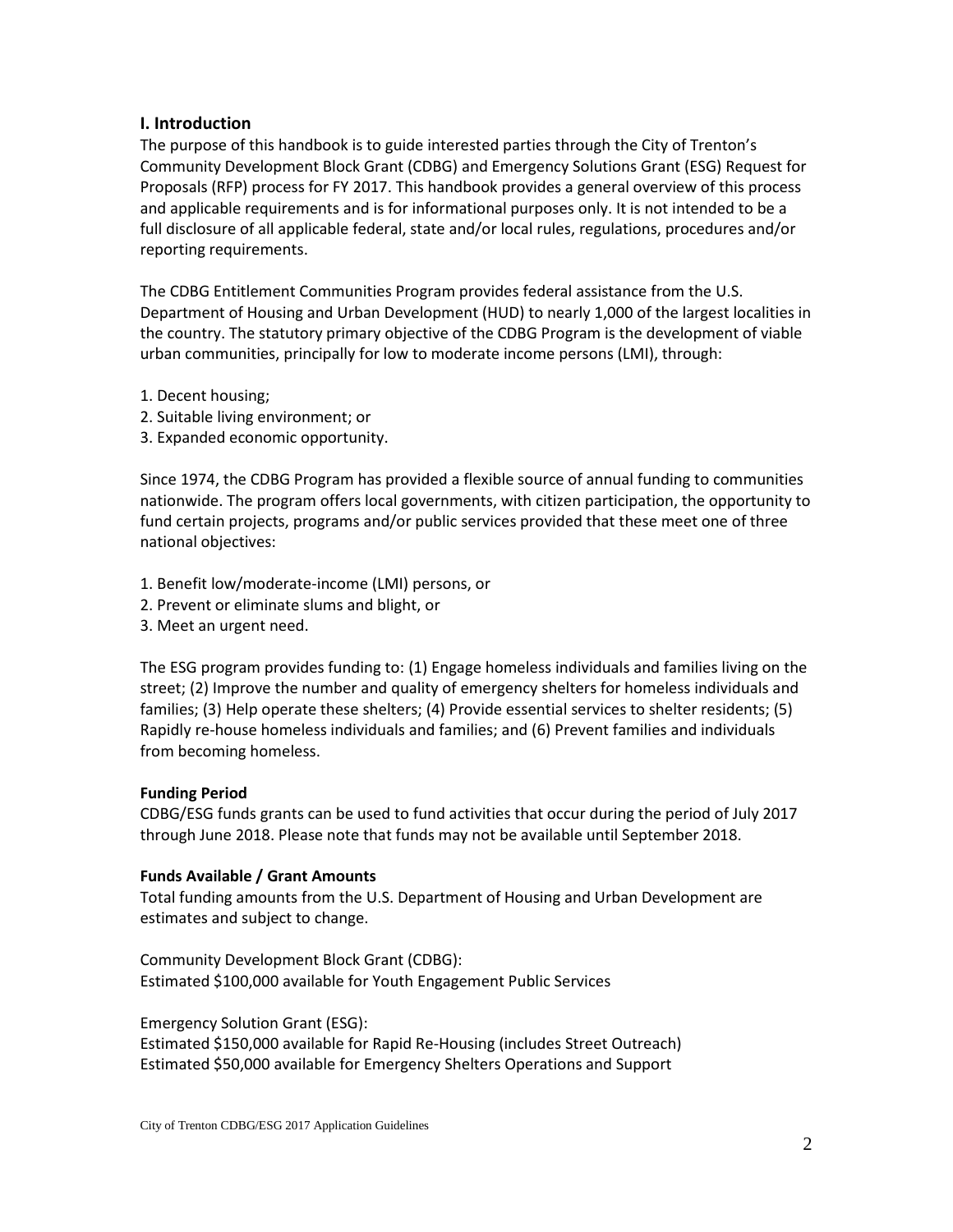Application Request Limitations:

Considerations may be made on a case by case basis for additional grant amounts requests. \$15,000 minimum request for all CDBG applications \$15,000 minimum request for all ESG Emergency Shelter applications

#### **Changes to the 2017 Application**

**The application was revised substantially since last year**. The CDBG category is limited to Public Services Youth Engagement only.

It is important to note that the CDBG and ESG applications are combined into one application. If you are applying for projects under both grants, you will need to submit a separate application for each project/program (i.e. one project/program per application).

Once again, the City will use an online grant application system called ZoomGrants [\(http://www.zoomgrants.com\)](http://www.zoomgrants.com/) to facilitate application process. All information and documentation must be submitted directly to ZoomGrants in order to be considered part of your application. No corrections or additional material will can be accepted after the deadline unless specifically requested by the City.

Please proofread your application carefully. It is suggested that applicants write each section in word processor software and then pasting it into the system after it has been spell-checked. Please note that certain characters do not convert well from some word processors. In particular, apostrophes and quotation marks tend to become question marks when pasted into ZoomGrants. *Please re-read each section for errors before submitting the application!*

Most of the questions in the application should be self-explanatory. However, several questions merit additional information and explanations. Please find the application question included in the next section. Additional instructions are also included where needed. If you need additional information on any question, please contact Farrah Gee at [\(fgee@trentonnj.org\)](mailto:fgee@trentonnj.org).

#### **Technical Assistance Workshop** – Optional

**Please join us for the technical assistance workshop on June 2, 2017 at 1PM in City of Trenton Council Chambers, 319 East State Street, Trenton, NJ** . Please allow extra time to find parking. We hope that this will make the workshop more productive for everyone.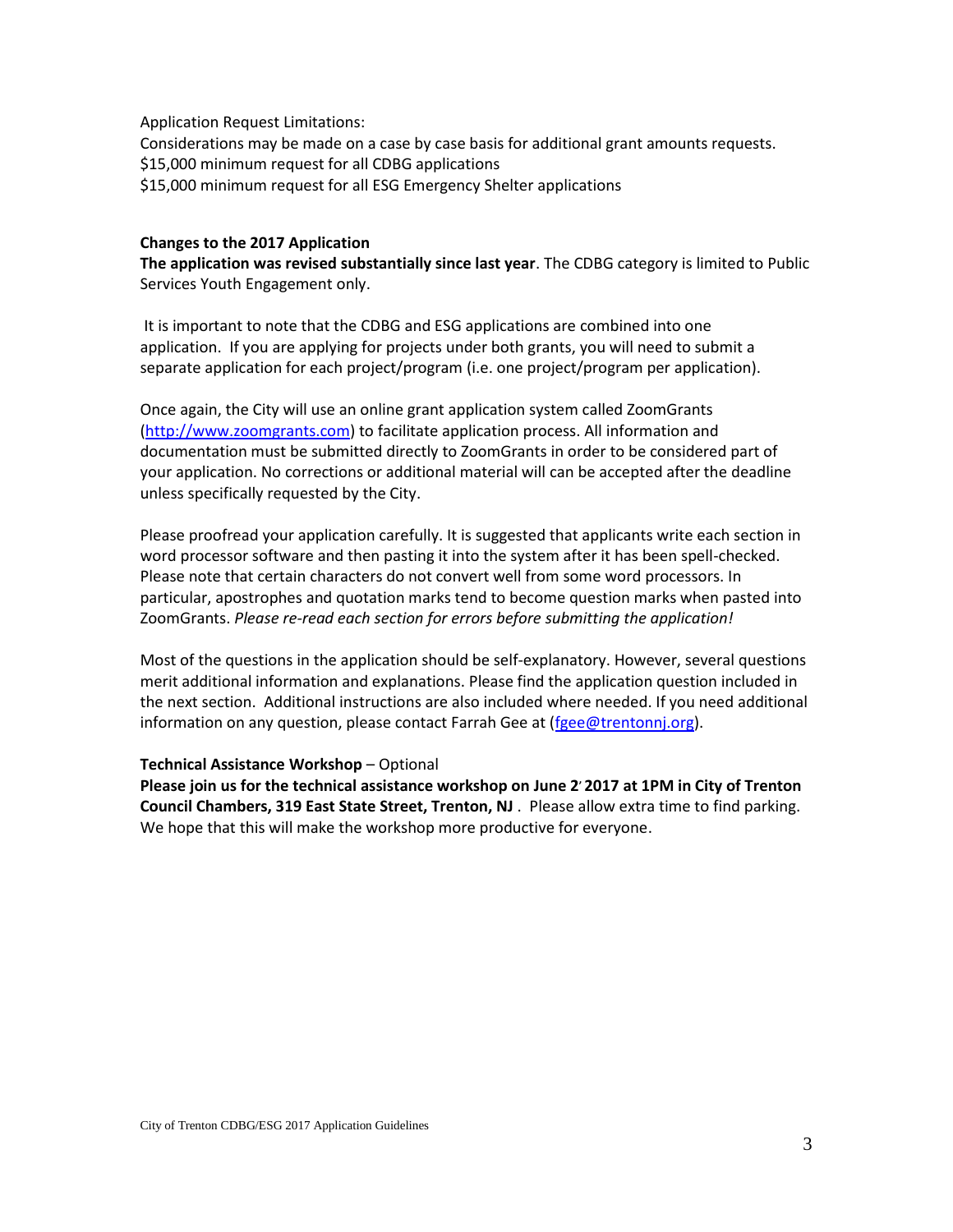#### **II. Eligible Applicants**

Nonprofit corporations and faith-based organizations are eligible to apply for CDBG/ESG funds. Your organization's main office need not be located within the City limits of Trenton. However, the beneficiaries or participants of your program must be low income Trenton residents.

## **Nonprofit Corporations**

Each participating agency must be recognized by the Internal Revenue Service as a tax- exempt 501(c)3 or (c)4 entity. You must submit a copy of your Letter of Determination from the IRS with your proposal. Groups that have **not** been recognized by the IRS as tax exempt entities are encouraged to apply for such status and, in the meantime, may apply for grants through other organizations that have tax exempt 501(c)3 of (c)4 status.

## **Faith-Based Organizations**

HUD Notice 04-10 issued on September 29, 2004 provides for equal treatment of Faith-based organizations participating in the CDBG program. The following conditions apply:

- 1. Faith based organizations are eligible for CDBG funds on an equal footing with any other organization.
- 2. Faith based Organizations need not "spin-off" secular entities to participate.
- 3. The sub recipients may carry out its role and mission, independent from federal, state, and local government, provided that it does not use direct HUD funds to support any inherently religious activities, such as worship, religious instruction, or proselytizing.
	- Sub recipients may continue authority for internal governance and may select Board members based on religion.
	- Faith based sub recipients may display religious symbols and icons and retain Title VII exemption that permits hiring employees based on religious bias.
	- However, Section 109 of the HCDA Act of 1974 would apply to employees who administer CDBG activities, and job applicants may not be discriminated against on the basis of religion.
- 4. An organization funded directly through a sub grant may still engage in religious activities during the provision of public services, provided they are voluntary for participants in HUD funded activities and occur separately from HUD-funded activities.
- 5. If the CDBG activity provides a voucher that permits the beneficiary to choose from a number of service providers, the HUD funds are provided indirectly and the Faith-based organization is exempt from prohibitions against incorporating religious activities into their HUD funded services.
- 6. No applicant for CDBG-funded services provided by the Faith-based organization can be discriminated against or given preferential treatment on the basis of religion.
- 7. Where space is shared between eligible and ineligible activities, recipients are advised to carefully refer to CPD Notice 04-10, Section VI covering cost allocations and Section VII regarding disposition of property. This is available on HUD's website at [www.hudclips.org](http://www.hudclips.org/). Click on "Notices and Handbooks."
- 8. Like any recipient of HUD funds, Faith-based organizations are responsible for complying with HUD regulations and are subject to monitoring by the City of Trenton.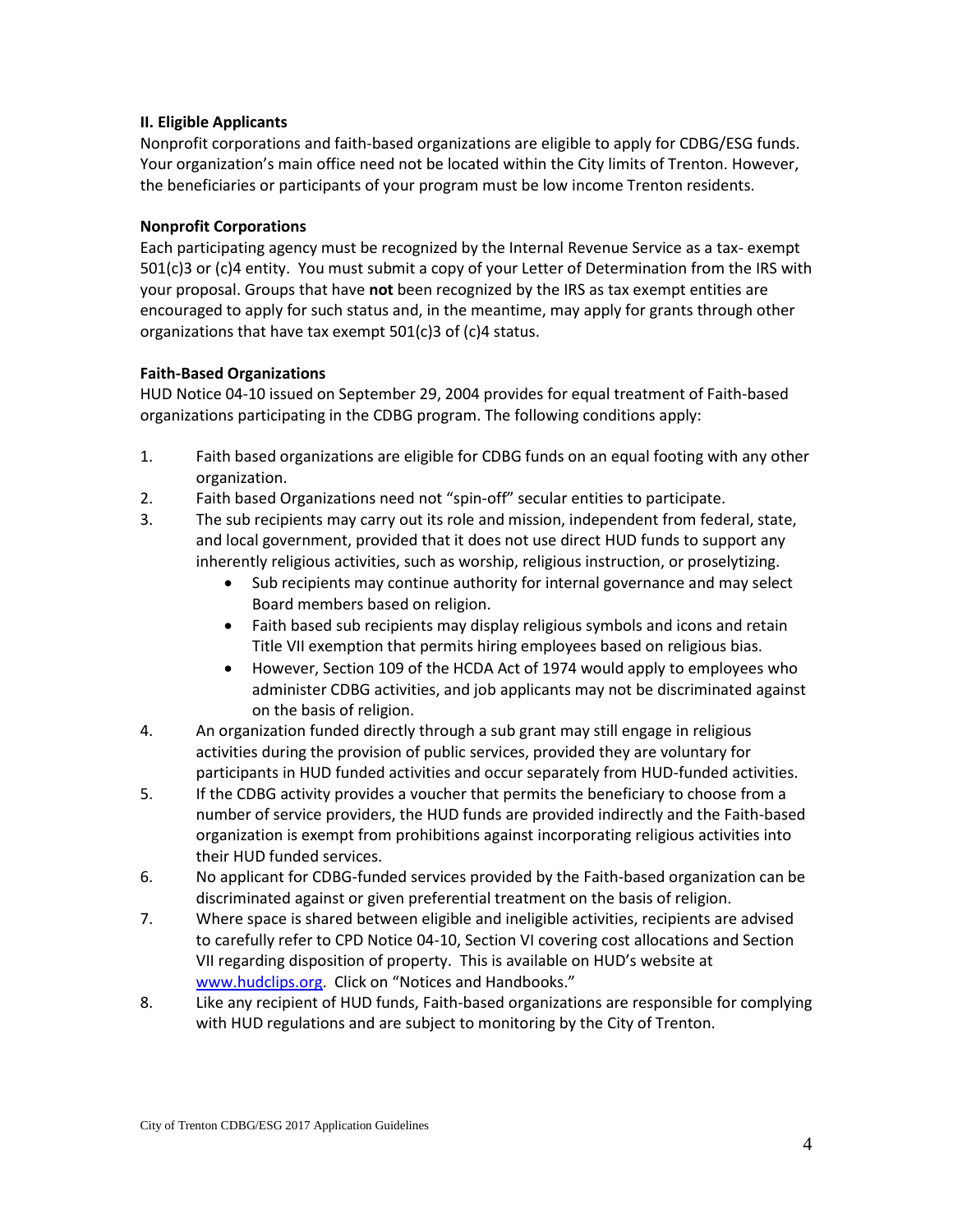#### **III. Ineligible Activities**

# **CDBG**

Generally, the following types of activities are ineligible for CDBG funding:

- Acquisition, construction, or reconstruction of buildings for the general conduct of government;
- **EXEC** Certain income payments to individuals;
- **EXEDENT** Construction of new housing by units of general local government; or
- **Political activities.**

#### **ESG**

Generally, the following types of activities are ineligible for ESG funding:

 Transitional housing is no longer an eligible expense of ESG funds. Agencies seeking funding for transitional housing are invited to apply under to the City's Community Development Block Grant Program.

In addition, the City will not be funding projects for homeless prevention in this round. Approximately 10% of ESG funds will be retained by the City administrative expenses and HMIS support. Agencies seeking funding for homeless prevention programs are invited to apply to the City's Community Development Block Grant Program.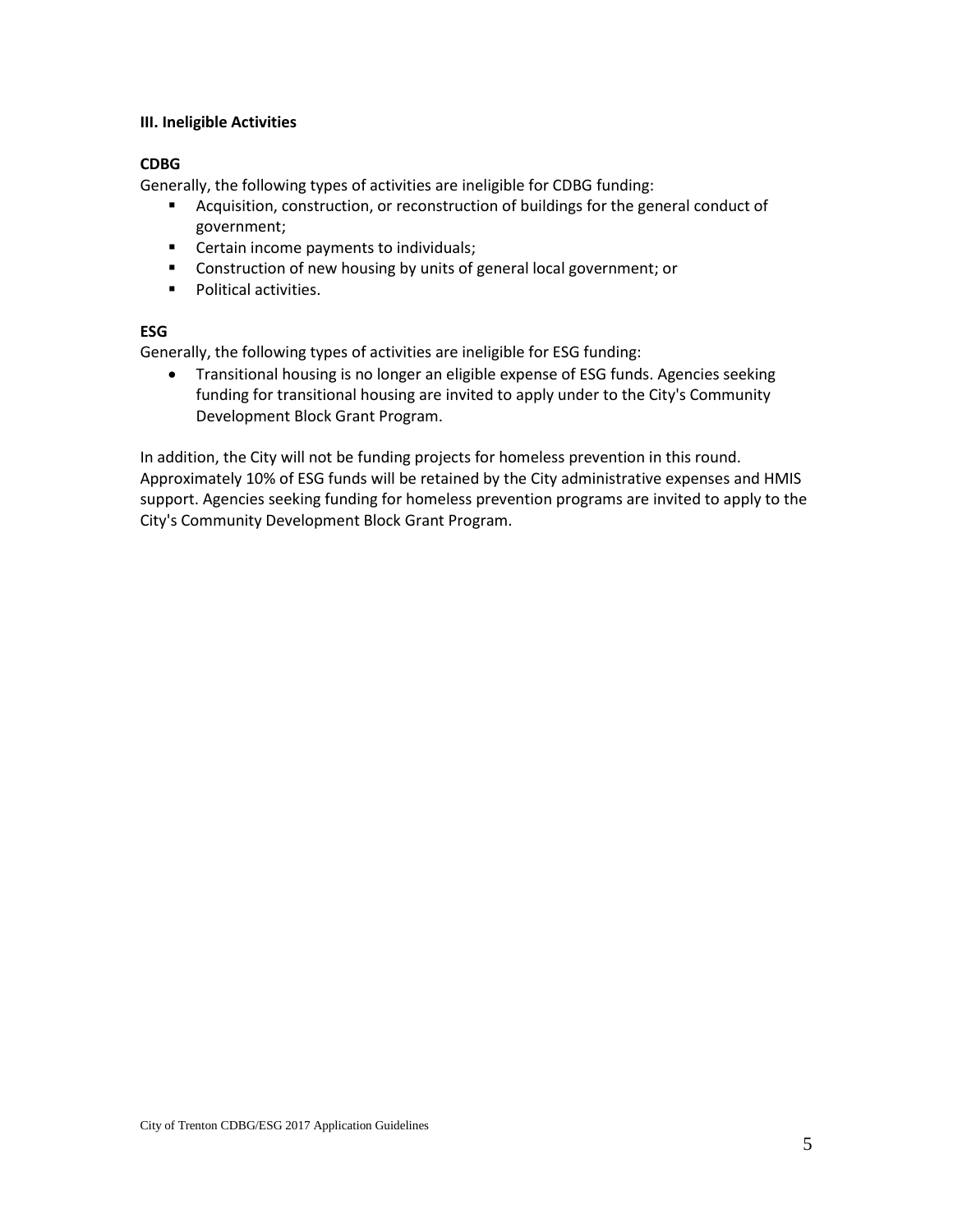#### **IV. Use of Funds**

#### **CDBG**

The purpose of the CDBG Program is to benefit low- to moderate-income households/persons by funding projects that revitalize neighborhoods, increase affordable housing, expand economic opportunities, and/or improve community facilities and services. Under this current application cycle, the City of Trenton is accepting applications for Public Services Youth Engagement, only.

CDBG funds may be used to pay for labor, supplies, and material as well as to operate and/or maintain the portion of a facility in which the public service is located. This includes the lease of a facility, equipment, and other property needed for the public service.

# *To be eligible for CDBG assistance, the project/program must provide a new service or demonstrate a quantifiable increase in the level of an existing service above that which has been provided in the previous 12 calendar months.*

## *Public Services:*

Public services generally refer to projects that provide social services and/or other direct assistance to individuals or households. Including but not limited to services concerned with employment, crime prevention, child care, health, drug abuse prevention, education, energy conservation, welfare and/or recreation needs. Applicants shall consider the following with regard to the project activities described in the RFP:

1) Assistance provided with CDBG funds is limited to City of Trenton residents.

- 2) No allocation of CDBG funds less than \$15,000 will be made to Public Service projects.
- 3) Direct cash payment to individual clients is not an eligible project activity

#### **ESG**

Eligible activities for ESG funds will be divided into two categories:

1) Rapid Re-Housing for Individuals; and

2)Operations and Support for Emergency Shelters.

The City intends to award the Rapid Re-Housing for Individuals Program (including Street Outreach) to one (1) agency. Multiple awards may be made for Emergency Shelter projects.

#### *Rapid Re-Housing for Individuals*

Approximately \$150,000 will be awarded to a single agency for the implementation of a *Rapid Re-Housing for Individuals* program (including Street Outreach). It is anticipated that funding will be sufficient to serve at least twelve (12) individuals for twelve (12) months with a complete set of wrap-around services, including:

- Housing search & placement;
- Housing stability case management based on the Housing First approach;
- Legal services; and
- Credit repair.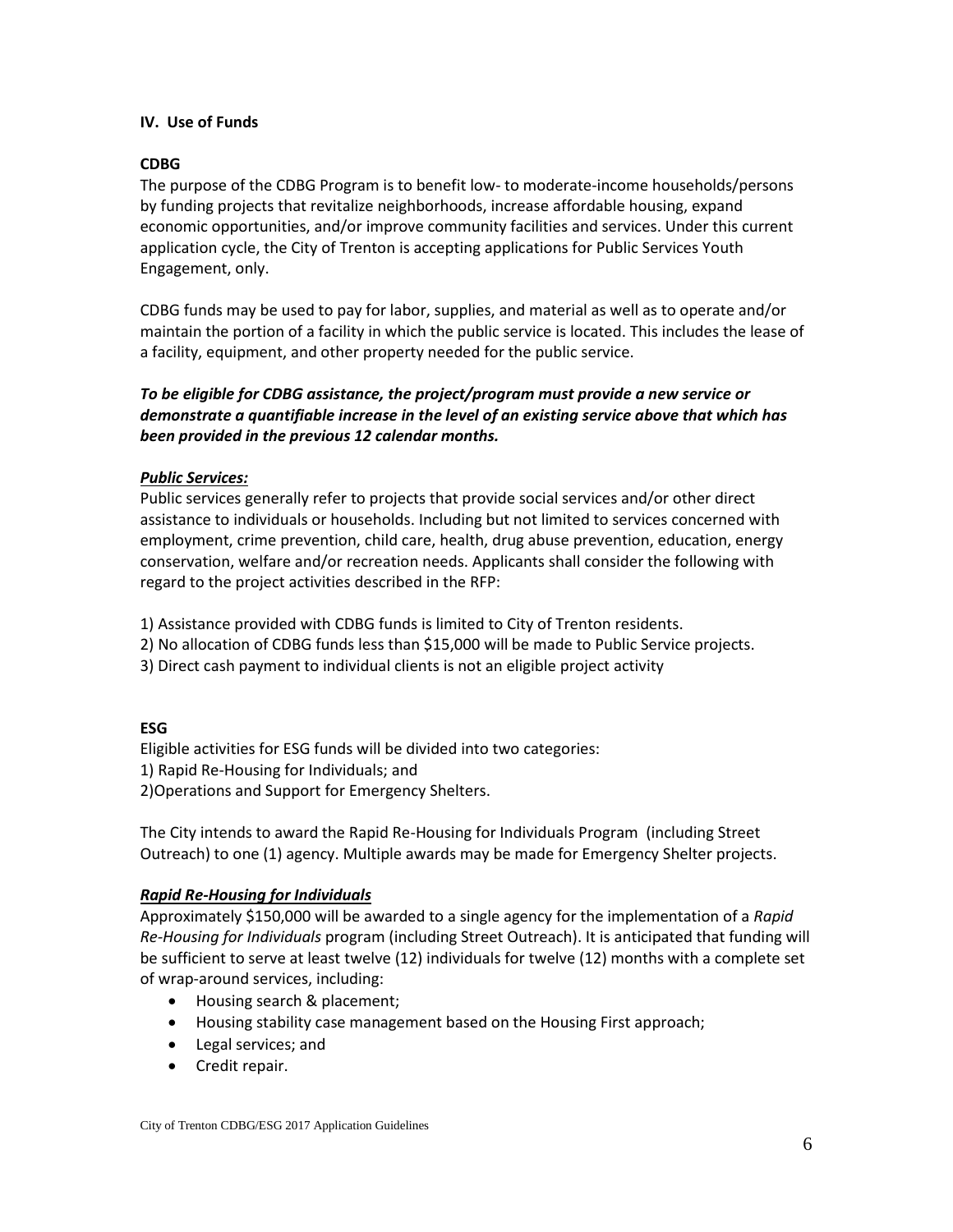Effective rapid re-housing will move homelessness quickly into permanent housing and decrease the overall number of people that are homeless in the community. *Rapid Re-housing for Individuals* will be an assertive outreach/case finding/case management program. The focus is on individuals with less than six (6) months of homelessness and moderate barriers to housing. The goal is diversion from long-term homelessness. The program will demonstrate strategies for this population who may have some history of prior employment or eligibility for benefits that may have been lost. The successful applicant will put into practice the core principles of the Ten Year Planning Process, as well as the priorities of HUD and the Emergency Solutions, in addressing largest need in our community. Specifically, the Ten Year Plan recognizes that:

- a) When people are stably housed, everything else stabilizes;
- b) The system must have the capacity for immediate response; and
- c) Those with the highest needs should receive the most enriched services.

The goals of *Rapid Re-Housing for Individuals* are:

- To demonstrate a seamless system with a single point of entry for the single non-chronic homeless population to divert this population from long-term homelessness.
- To develop and demonstrate a rapid re-housing strategy for individuals who have a short history of homelessness (less than six (6) months) and moderate barriers to housing.
- To demonstrate that intensive case management services result in housing stabilization and retention.

Examples of moderate barriers to housing for this non-chronic single population include but are not limited to:

- Poor or no rental history
- Eviction history
- Recent employment but currently unemployed
- History of losing employment
- No high school diploma
- Limited English proficiency
- Mental health issues that are currently stabilized
- Substance abuse history but denies current use
- Poor credit history
- Owing back child support

Federal regulations do permit the use of ESG funds for short and medium term rental assistance, utilities and security deposits. However, by targeting individuals eligible for GA, the successful applicant is expected to minimize the use of ESG for housing expenses.

#### Targeted Population

The *Rapid Re-housing for Individuals* program will target "literally homeless" (as defined by US HUD) single persons that are on General Assistance (GA) or eligible for GA in order to decrease their length of time on the streets or in shelter through the provision of Rapid Re-housing with intensive wrap around services is a top priority.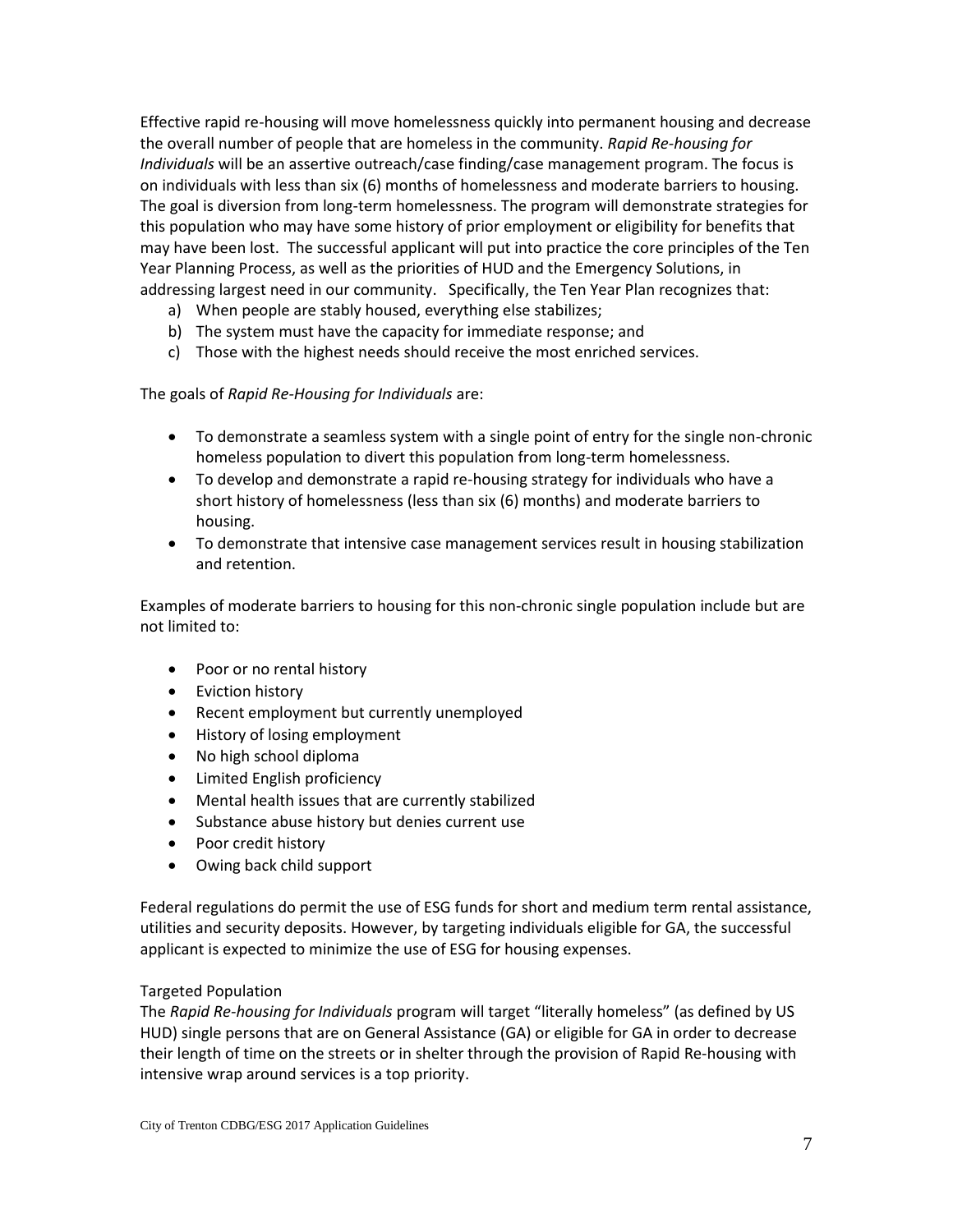#### *Street Outreach*

All projects applying for the Rapid Re-Housing for Individuals award must include a Street Outreach component in their program to help identify candidates for rapid re-housing as well as candidates for SSI/SSDI Outreach Access and Recovery (SOAR) case management services. The successful applicant will be expected to provide reporting on *all* individuals contacted in order to help the Continuum of Care identify new and changing underserved populations. The goal of this assertive outreach is to identify individuals who are not active help-seekers or are allusive, periodic users of available services and are at risk for long term homelessness.

- The most vulnerable individuals who are at high risk for long term homelessness may already be receiving assistance through MCBOSS or have lost their financial benefits due to non-compliance with WFNJ requirements.
- These individuals will have moderate barriers,
- In addition, through assertive outreach, and through the use of the Universal Screening Tool identify those individuals that may be appropriate for a more intensive intervention will be referred to existing services within the community and will apply for SSI/SSDI through the SOAR case management services.
- Outreach will occur at sites where single individuals may seek shelter, food and a place to spend time. This will include, but not be limited to, the Rescue Mission, the Salvation Army Drop-in Center and the Trenton Area Soup Kitchen.

Outreach will occur at sites where single individuals may seek shelter, food and a place to spend time. This will include, but not be limited to, the Rescue Mission, the Salvation Army Drop-in Center and the Trenton Area Soup Kitchen.

#### *Emergency Shelters*

Approximately \$50,000 will be made available to one or more agencies to offset costs related to Shelter Operations.

Eligible expenses under Shelter Operations include: building maintenance; rent, security; fuel, insurance; utilities; food, furnishings; equipment; and supplies for operation.

*Visit HUD's Housing Resource Exchange for additional details on eligible expenses for Emergency Shelters:* [http://www.hudhre.info/index.cfm?do=viewEsgDeskguide.](http://www.hudhre.info/index.cfm?do=viewEsgDeskguide)

# **V. ZOOMGRANTS™**

The online application process through ZoomGrants consists of two steps. NOTE: All users must first click the ZoomGrants link on the City's website to access the application.

- Create an Account Returning ZoomGrants applicants can use log-in and password from a previous year.
- Proposal –Proposals are due by 11:59 PM (PST) on June 23, 2017.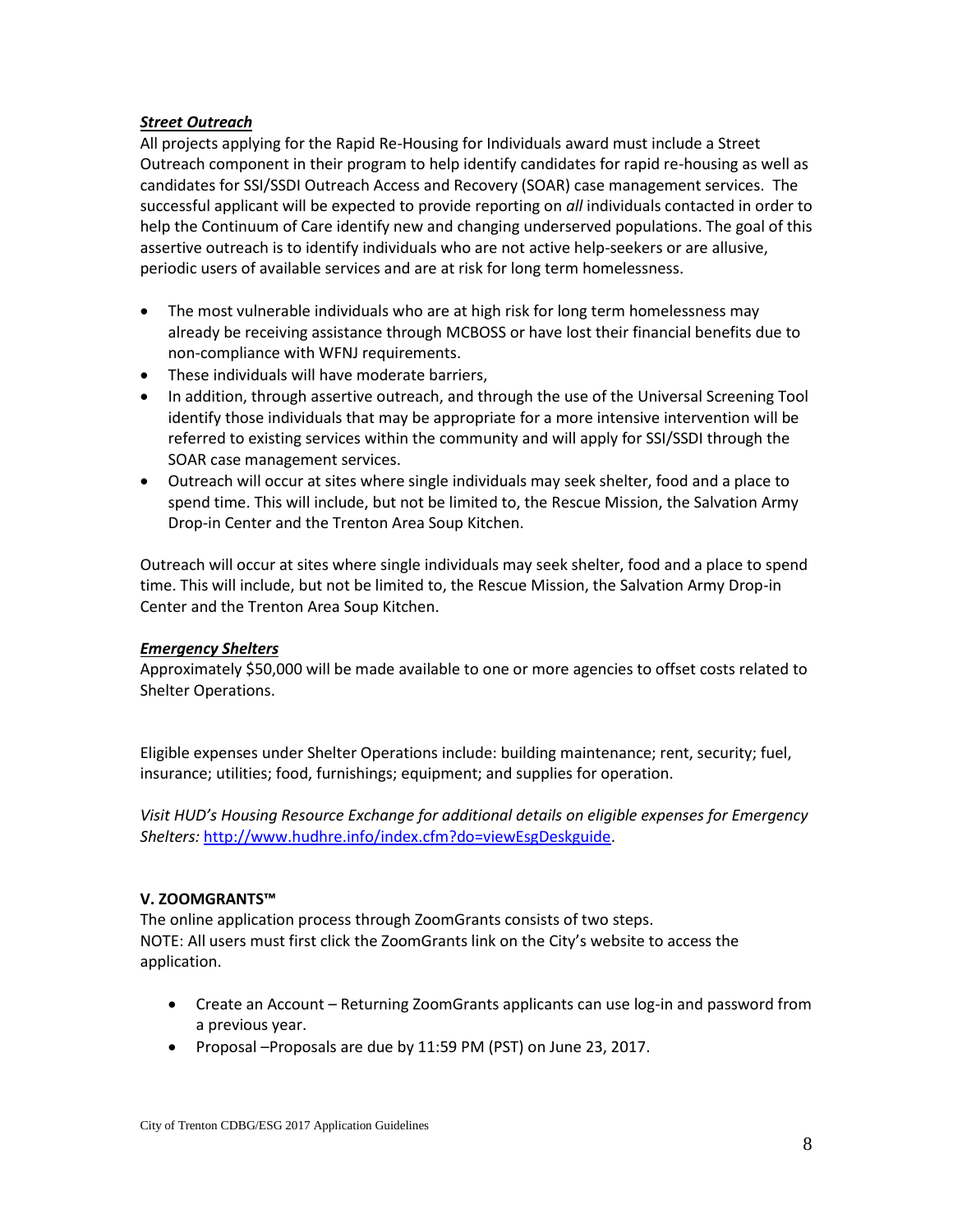Enter basic information such as name, amount requested, and application/project name. Because spellcheck is not available in ZoomGrants, we recommend using a word processor to count the number of characters and check spelling, then cut/paste back into ZoomGrants. Applications may be saved by clicking outside of the answer box.

Supporting documentation, letters of support, commitment/collaboration letters can also be uploaded in the 'Documents' tab.

The final proposal submitted online consists of the following:

- Proposal questions
- Budget tab
- Tables tab
	- o Project Outcomes, Activities and Outputs
	- o Project Timeline
	- o Board Members Listing
- Documents tab:
	- o 501 © IRS Determination Letter
	- o Copy of the most recently submitted IRS Form 990
	- o Current Financial Audit, , Audited Financial Statement or Annual Financial Statement
	- o A-133 Audit if applicable
	- o In-Kind Application
	- o Letters of Support
	- o Additional documents as needed
	- o Cost Estimate (NCIP ONLY)

For Technical Assistance please contact ZoomGrants directly at 1-866-323-5404 (toll free) or by email a[t Questions@ZoomGrants.com.](mailto:Questions@ZoomGrants.com) The City's 2017 CDBG and ESG application can be found at the following link: [https://zoomgrants.com/gprop.asp?donorid=2062&limited=1332.](https://zoomgrants.com/gprop.asp?donorid=2062&limited=1332)

#### **VI. Grant Review**

Deciding who should receive funding is a difficult and time-consuming process. A volunteer committee composed of City employees and community representatives will review applications and complete the scoring process. Project scores guide the prioritization of projects; priorities are then submitted to City Council for approval.

#### SELECTION PROCESS

Funding priority will be given to projects that:

- Are clearly defined as to scope, location, need, budget, and goals;
- Meet the 2015-19 Consolidated Five-Year Housing and Community Development Plan Strategic Goals
- Can begin immediately and finish within the contracted time;
- Demonstrate the applicant has the capacity and the capability to carry out the project successfully;
- Establish means for program evaluation and accomplishment tracking;
- Have adequate community support, and address an identified community need;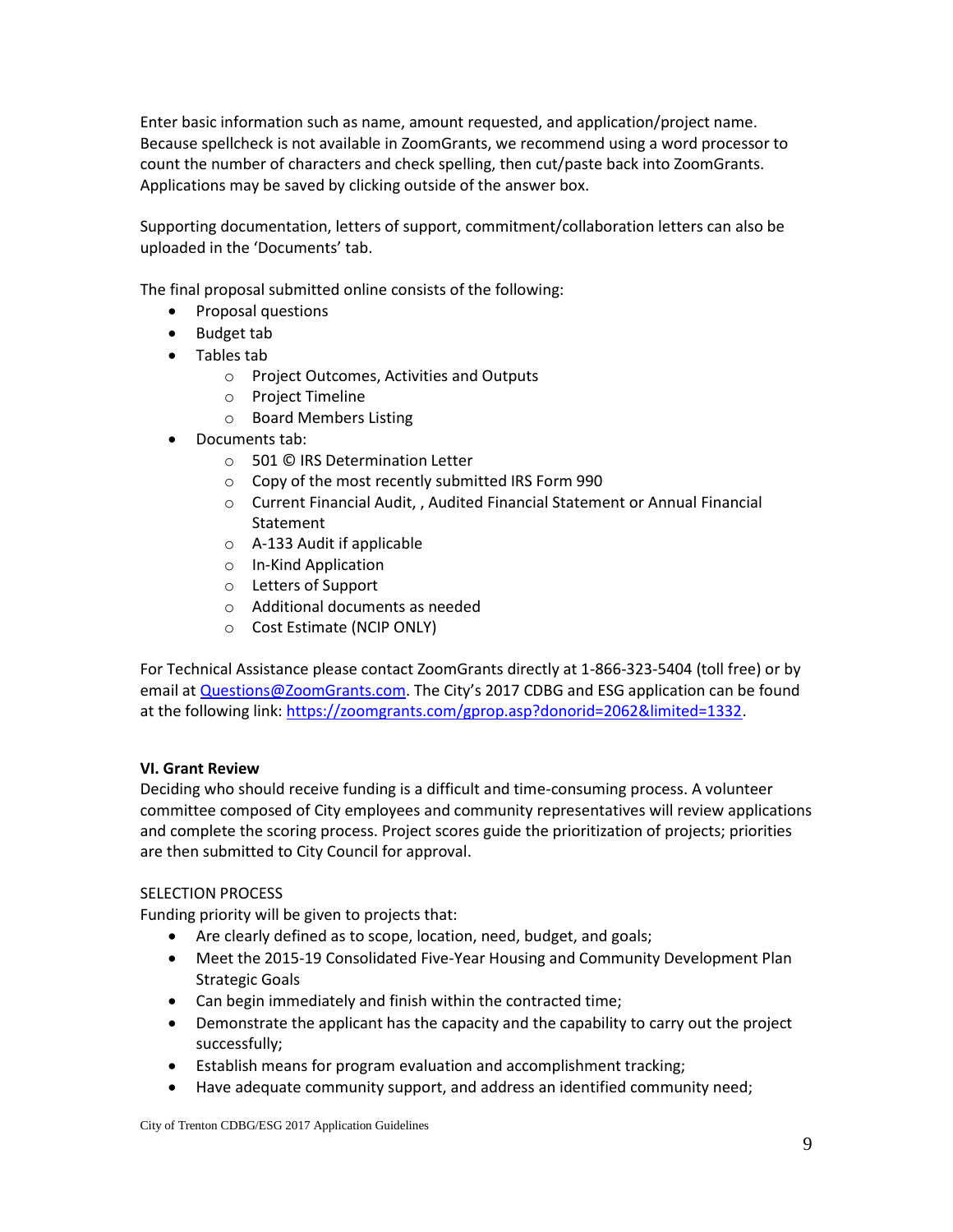- Impact a significant number and/or percentage of low- and moderate-income persons;
- Maximize the use of outside funds and services and coordinate with other public and private efforts;
- Help end homelessness and/or create connections with employment in the community.

#### **REVIEW PROCESS**

A Grant Review Committee will be convened to review and score each application. The Committee will be divided into groups by application category. Reviewers will be chosen based on their familiarity and experience on a given program category. For instance, reviewers of applications in the Homeless Services or Prevent category will be reviewed by experts in homeless services. Reviewers may include City staff, County Officials, community leaders and educators.

Once the Grant Review Committee has prioritized the projects, City staff will present recommendations to City Council for review and approval. A second public hearing will be conducted to review the scoring process and solicit applicant and citizen comments. An email will be sent to all applicants after Council approval letting them know the funding status of their project proposal.

Any agency recommended for funding will receive a thorough administrative review prior to funding. In addition to a thorough assessment of project viability, agencies may need to provide various policies and financial and insurance instruments to assure compliance with HUD requirements. Please refer to the City of Trenton CDBG Policies and Procedures Manual for more information.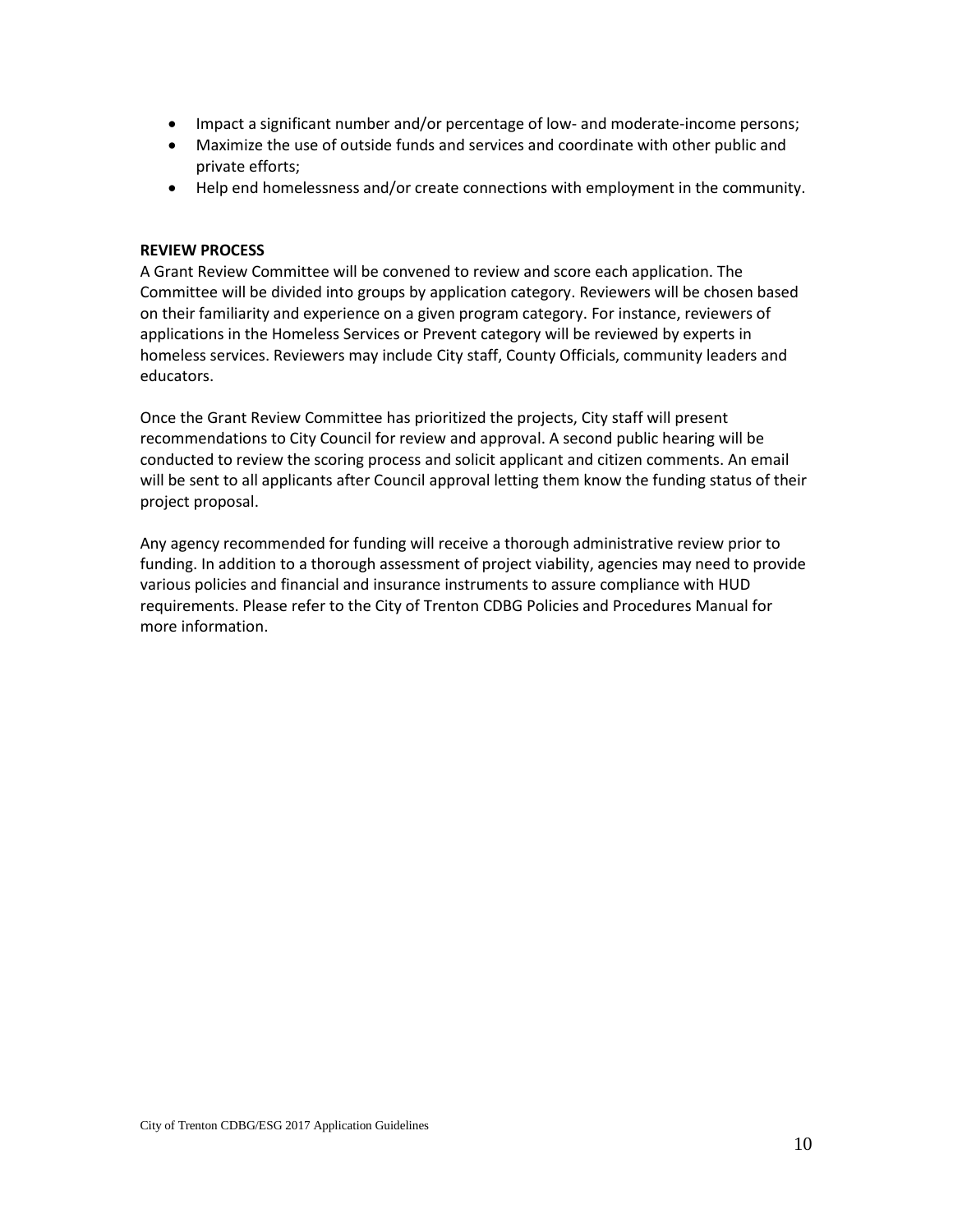# **FY 2017 Income Limits Summary**

| <b>FY 2017</b><br><b>Income</b><br>Limit<br>Area | <b>Median</b><br><b>Income</b> | FY 2017<br><b>Income</b>                                            | <b>Persons in Family</b> |                |                         |                |        |        |                |        |
|--------------------------------------------------|--------------------------------|---------------------------------------------------------------------|--------------------------|----------------|-------------------------|----------------|--------|--------|----------------|--------|
|                                                  |                                | Limit<br>Category                                                   | $\mathbf{1}$             | $\overline{2}$ | $\overline{\mathbf{3}}$ | $\overline{4}$ | 5      | 6      | $\overline{7}$ | 8      |
| Trenton,<br><b>NJ MSA</b>                        | \$95,400                       | <b>Extremely</b><br>Low<br>(30%)<br><b>Income</b><br>Limits $(5)^*$ | 20,050                   | 22,900         | 25,750                  | 28,600         | 30,900 | 33,200 | 37,140         | 41,320 |
|                                                  |                                | <b>Very Low</b><br>(50%)<br><b>Income</b><br>Limits $(5)$           | 33,400                   | 38,200         | 42,950                  | 47,700         | 51,550 | 55,350 | 59,150         | 63,000 |
|                                                  |                                | Low (80%)<br>Income<br>Limits $(5)$                                 | 47,600                   | 54,400         | 61,200                  | 68,000         | 73,450 | 78,900 | 84,350         | 89,800 |

Source<https://www.huduser.gov/portal/datasets/il/il17/Section8-IncomeLimits-FY17.pdf>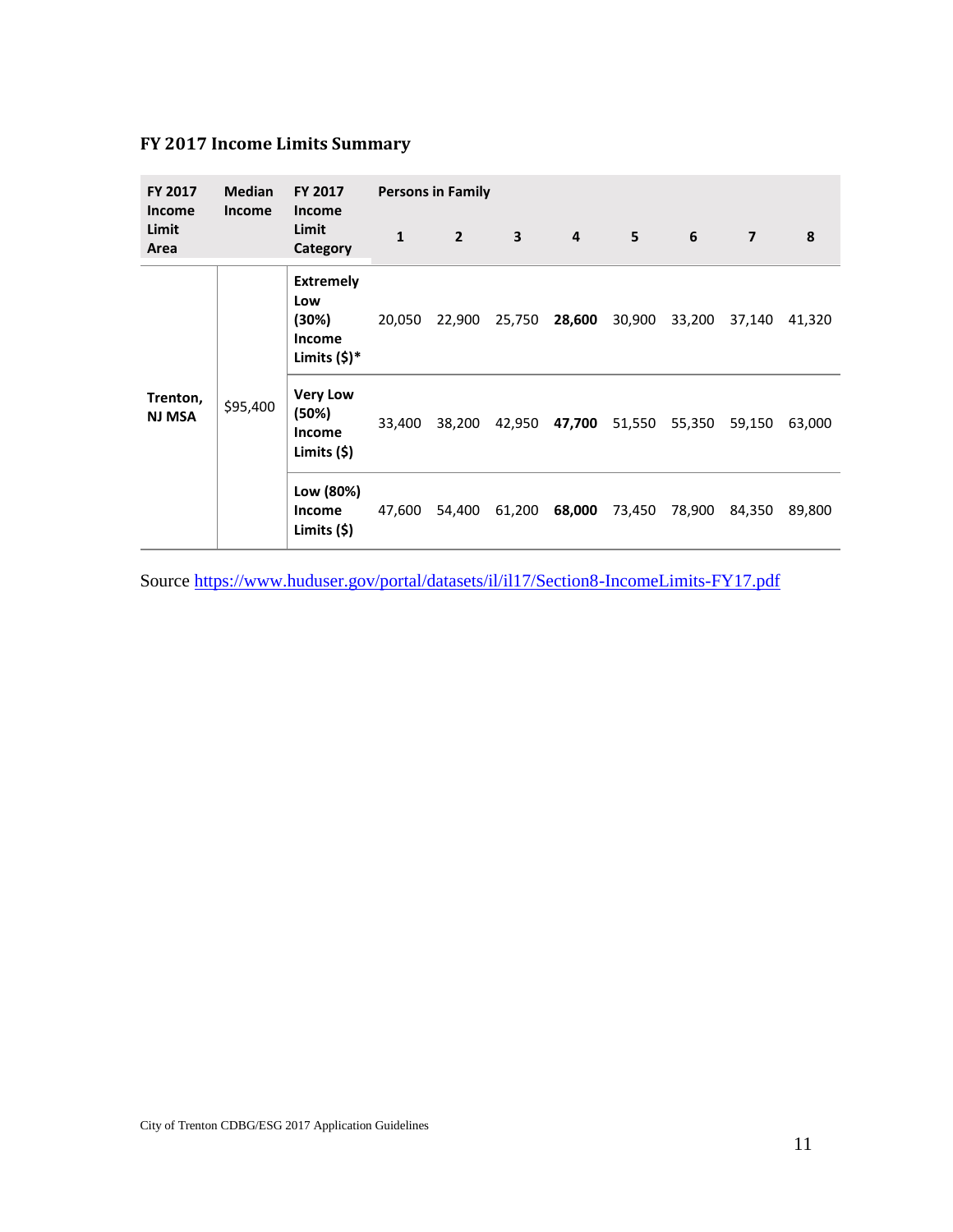#### **Application Questions**

- **1. Organization Type**
- **2. Number of years the Organization has been in operation**
- **3. Briefly describe the history and purpose of the Organization.** (1500 Characters)
- **4. Choose one (1) eligible Category that best describes this proposal:**

#### **CDBG Public Services Youth Engagement – Education**

Educational enrichment programs, tutoring, college prep, STEM (Science, Technology, Engineering and Math) programs

#### **CDBG Public Services Youth Engagement – Career Exploration**

Career Focused Mentoring, Assessments, Counseling, Apprenticeships, Internships, job search tools, provide youth with practical experiences to learn about careers, develop networks, and experience the workplace

#### **CDBG Public Services Youth Engagement – Life Skills Development**

Personal qualities, not technical, that translates to successful job performance. These skills can be provided through a variety of means, including classroom instruction, tutoring, mentoring, youth programs, [volunteering,](http://youth.gov/youth-topics/civic-engagement-and-volunteering) and [service-learning.](http://youth.gov/youth-topics/service-learning) Anger, time and money management

#### **ESG Rapid-Rehousing & Street Outreach**

RR -These activities are designed to move homeless people quickly to permanent housing through housing relocation and stabilization services and short- and/or medium term rental assistance.

SO - These activities are designed to meet the immediate needs of unsheltered homeless people by connecting them with emergency shelter, housing, and/or critical health services.

#### **ESG Emergency Shelter Operations**

These activities are designed to increase the quantity and quality of temporary shelters provided to homeless people, through the renovation of existing shelters or conversion of buildings to shelters, paying for the operating costs of shelters, and providing essential services.

- **5. Briefly describe the proposed project/program, the work to be performed, the service to be provided and the population to be served.** (1500 Characters)
- **6. Please describe the proposed program/project Outcome(s). Outcomes should be quantifiable and measurable benefits to unduplicated City of Trenton's LMI individuals/households.**

City of Trenton CDBG/ESG 2017 Application Guidelines Ensure that the outcome(s) represents what your project can realistically deliver within the time frame. The info listed will be included in the project scope of work/scope of services,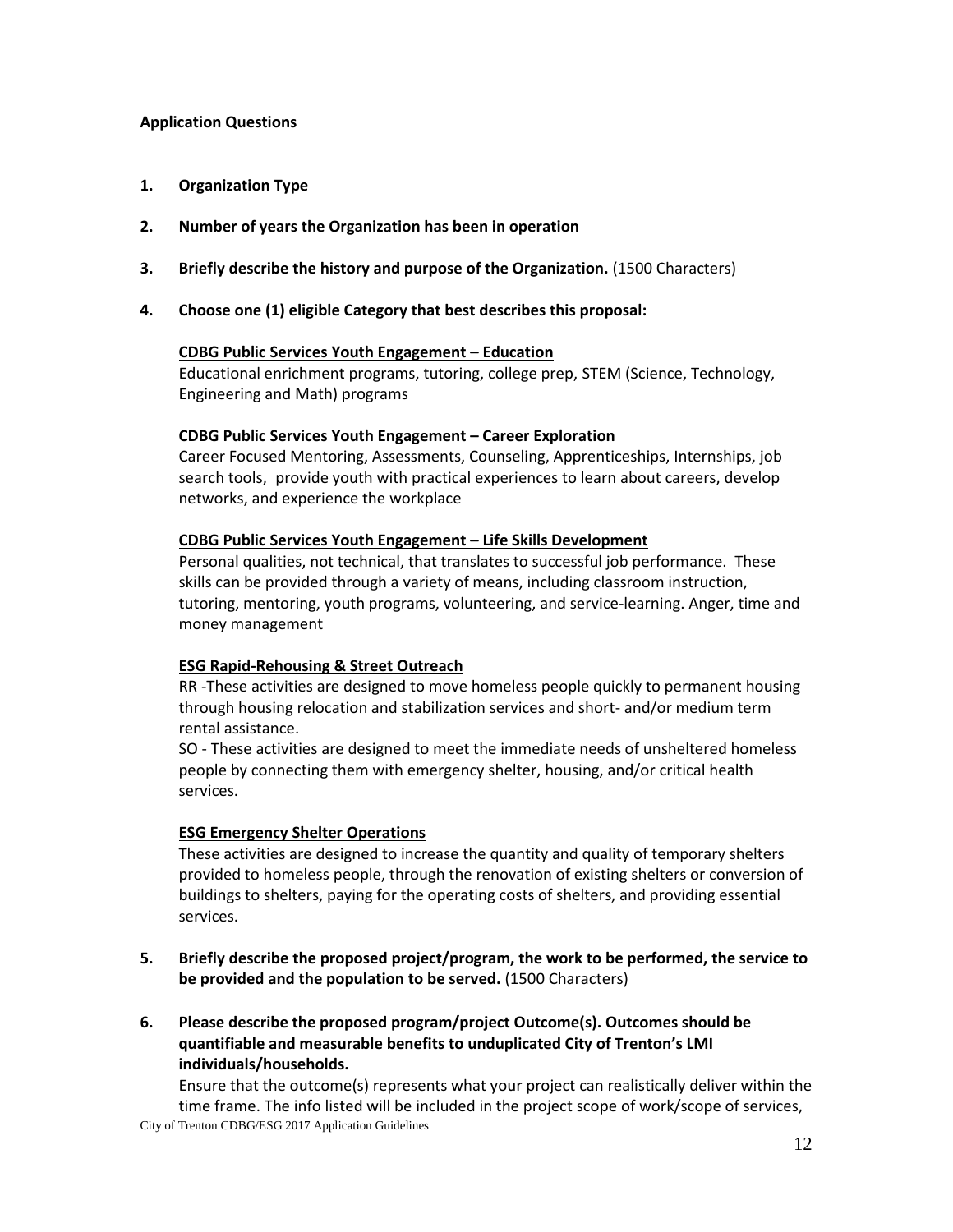should the project be approved for funding

OUTCOMES should describe the results, impact and/or change expected from the proposed program/project. A simplistic way to express an outcome is to think about the goals of the program/project and ask the question "what will occur as a result of your project/program implementation?"

**7. Was the proposed project/program funded by the City of Trenton in FY 2016? If yes, Please demonstrate how the project will result in a quantifiable increase in access and/or the level of an existing service provided to COT LMI community.** If No, please type N/A below.

Examples of quantifiable increases include:

a) an increase in the total number served, without an increase to the unit cost; b) an increase to what is being provided (i.e. adding distribution of milk or juice to meals); and

c) a reduction to the cost per client for same level of service provided. For applicants that received FY 2016 CDBG funding for the same project that is being proposed for FY 2017, ensure that all clients/households to be served in FY 2017 are proportional to the level of service you are currently providing to document quantifiable increases. For example, if the FY 2016 was to serve 100 clients then the proposed FY 2017 total to be served should represent a quantifiable increase from the 100 clients anticipated to be served.

**8. Are the beneficiaries of the proposed program/project Individuals or Households?**  $I = Individuals$ 

HH = Households (Activities benefiting youth/children must use HH Income to determine eligibility)

**9. Enter the estimated number of unduplicated City of Trenton individuals (I) or households (HH) within the following income categories that will benefit or be served by the proposed project/program in the program year.**

Extremely Low Income (less than 30% of Median Family Income) Low-Income (more than 30% but less than or equal to 50% of Median Family Income) Moderate-Income (more than 50% but less than or equal to 80% of Median Family Income)

# *Project Benefit to Low and Moderate-Income Individuals or Households (CDBG Public Services & ESG)*

The information listed will be applied toward the development of the City of Trenton's Annual Action Plan and project scope of services, should the project be approved for funding**. "Unduplicated" refers to counting an individual served by the project once during the FY 2016 one-year period, regardless of the quantity of services provided.**  Make sure your totals are accurate.

**10. Please list the Address/Location of proposed project/program** List all locations where CDBG/ESG sponsored programs will be provided

**11. How will you evaluate the success of the proposed program/project? How will you track** 

City of Trenton CDBG/ESG 2017 Application Guidelines